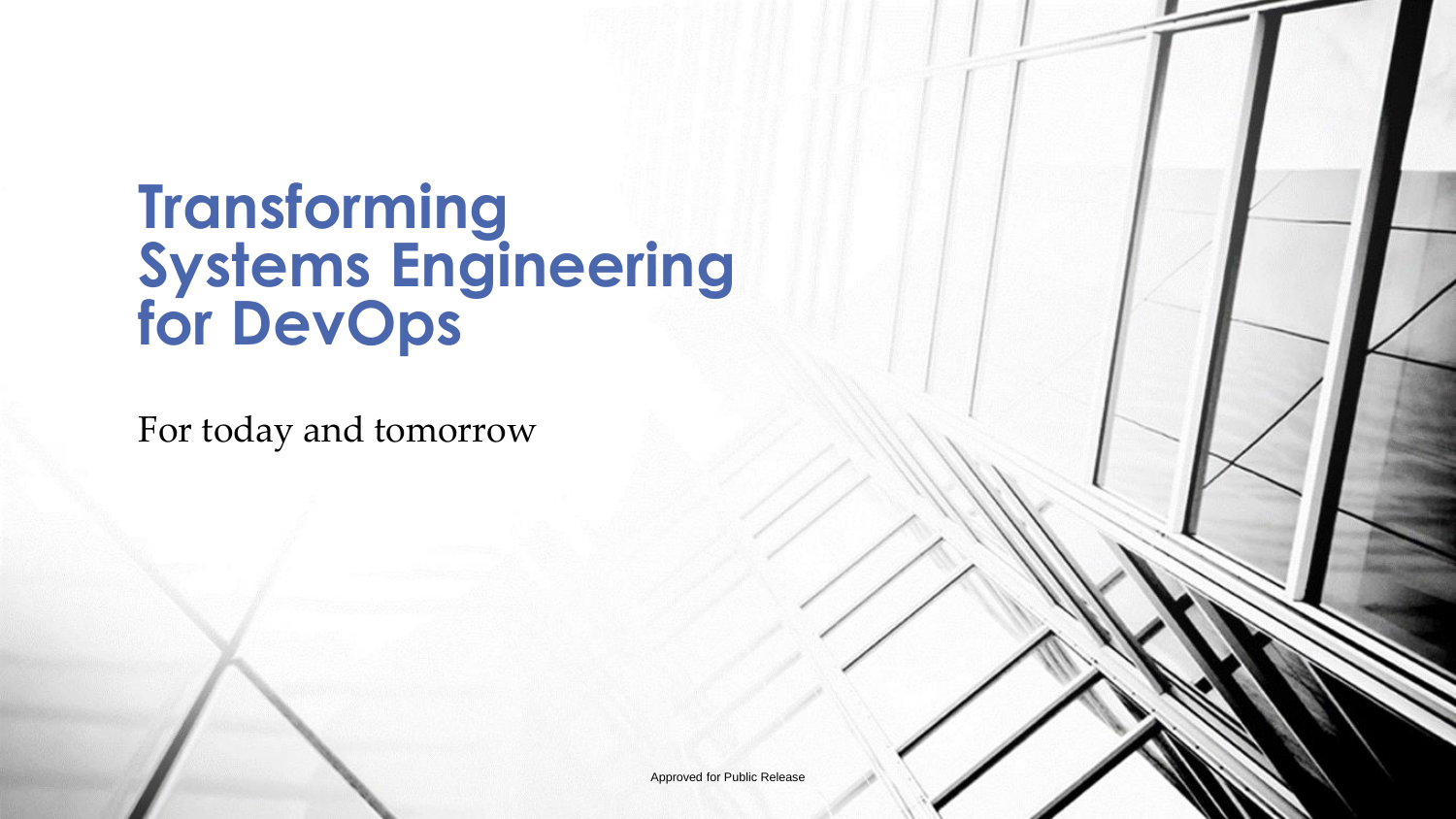# **Vision**

• The customer community is increasingly dissatisfied with the traditional acquisition methods for systems and services that require BDUF (Big Design Up Front) and years in development and test. They are looking at methodologies like DevOps for a more tactical, nimble acquisition of products and services with shorter cycle times, faster integration and delivery, frequently delivered enhancements, and dynamic product maintenance to combat the ever-changing cyber security threat.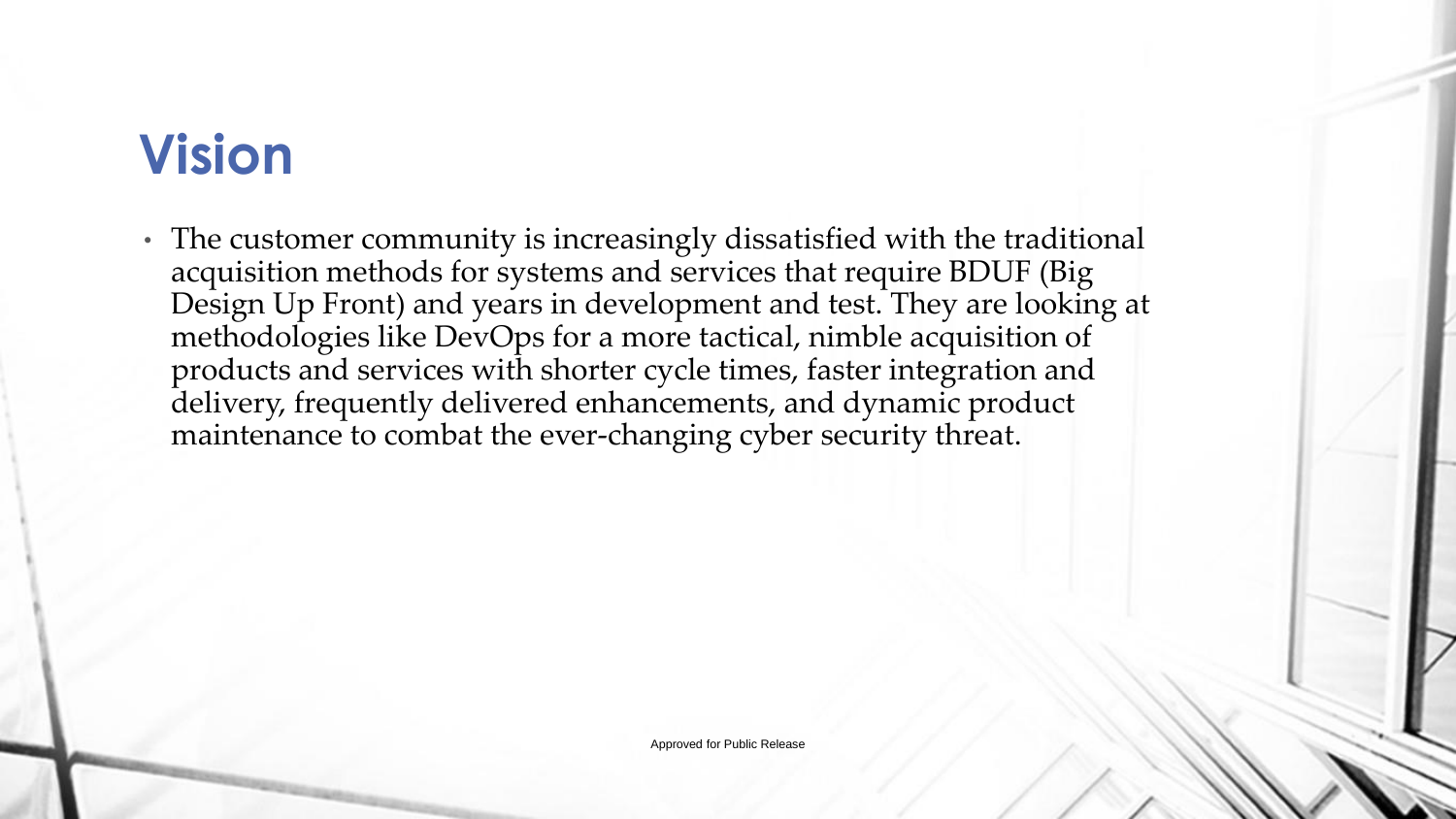# **Transformation of Systems Engineering**

- Traditional Systems Engineering must adapt to the emerging dynamics of DevOps
	- BDUF of the Systems Engineering "V" model needs to be re-evaluated as it is not designed to support the DevOps methodology



• New approaches to Systems Engineering must be identified that can support both the strategic view of the system and the tactical development of products and services Approved for Public Release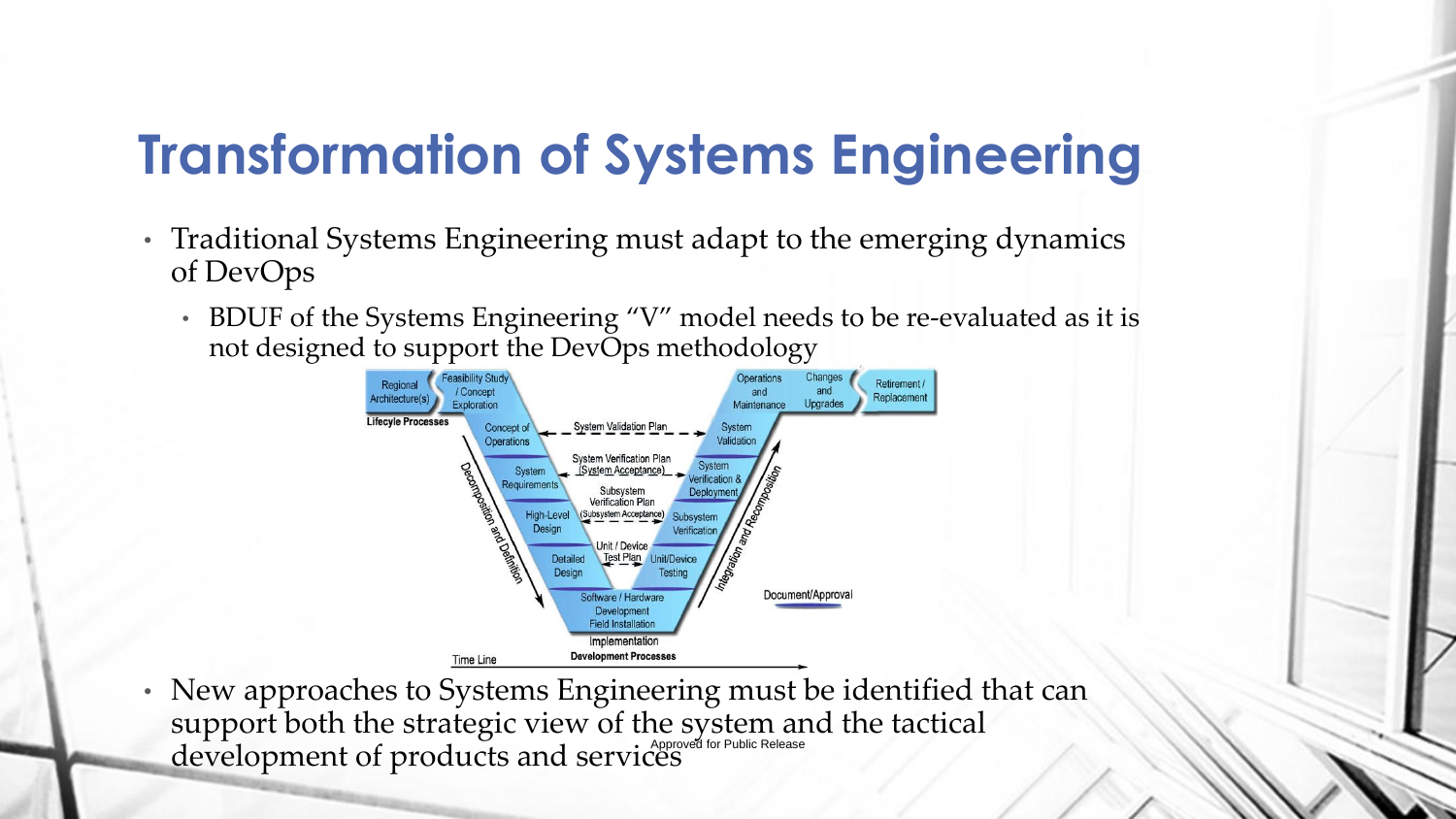#### **Systems Engineering "V" to DevOps**

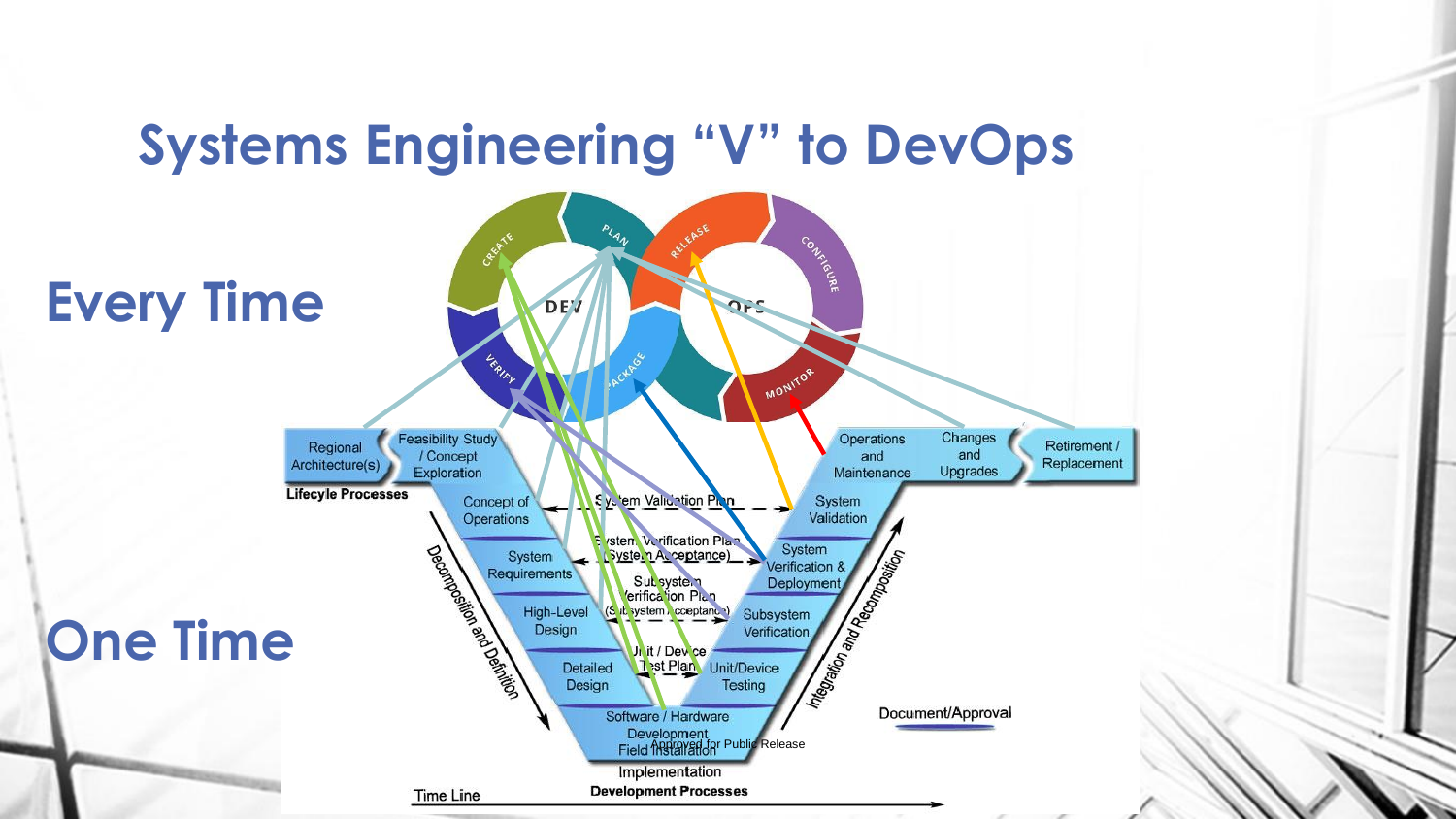# **How Did We Get To Today?**

- We have always done engineering this way
	- Complex Systems & System of Systems
	- Complex Missions & Warfighter needs
	- Hardware centric
- Customer standards and compliance drive us to do engineering this way
	- MIL-STD-1521B Military Standard: Technical Reviews and Audits for Systems, Equipments, and Computer Software
	- MIL-STD-973 Military Standard: Configuration Management
		- Section 5.6.3 PCA shall include an audit of the released engineering documentation and quality control records to make sure the as-built or as-coded configuration is reflected by this documentation. Including product specification, Interface Design Document, and VDD.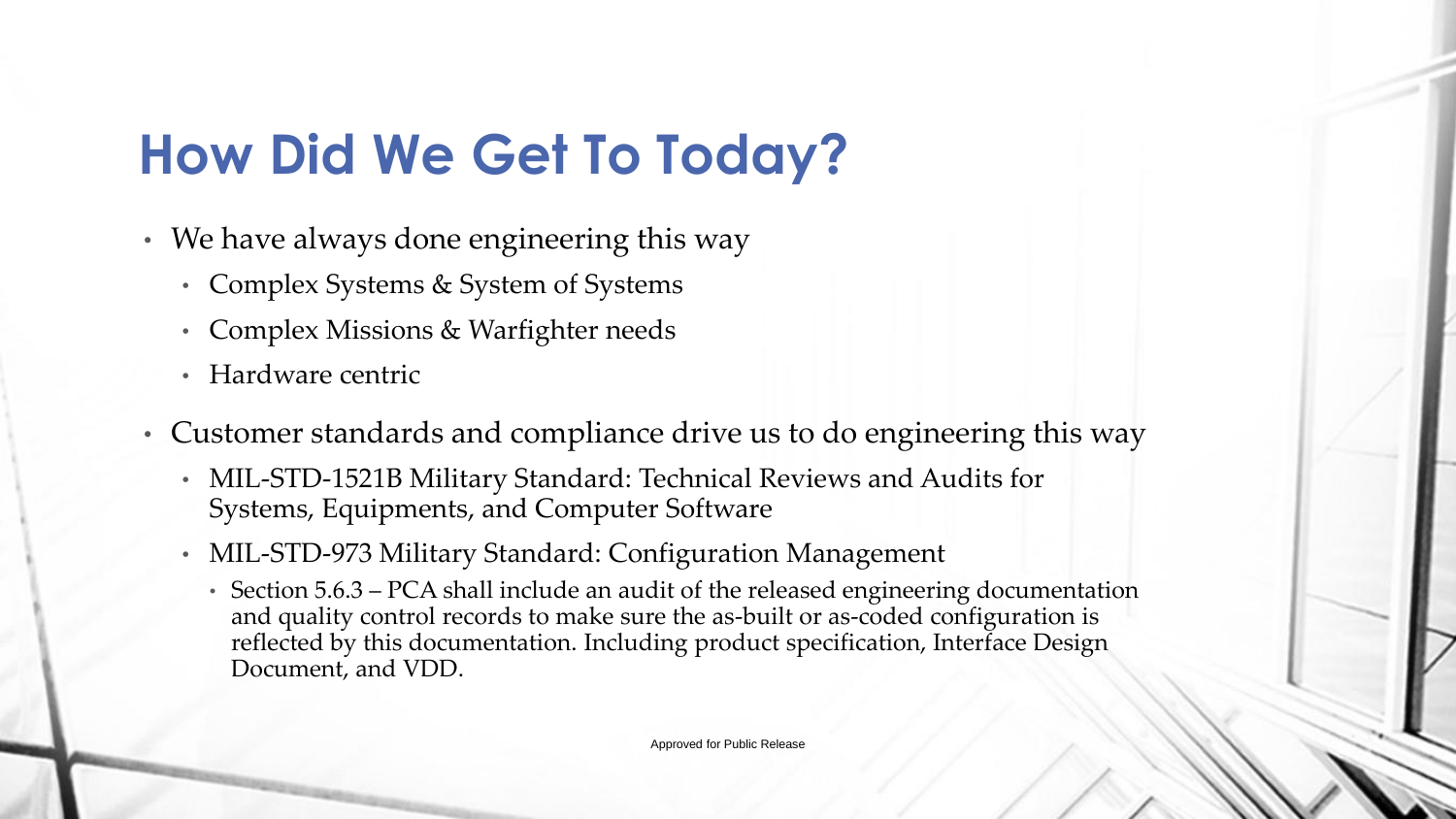# **How Do We Get To Tomorrow?**

- Bound & Scope the Upfront Design
- Embed Systems Engineers & Architects into DevOps
- Define the Minimum Viable Product
- Change the Rules on Standards & Compliance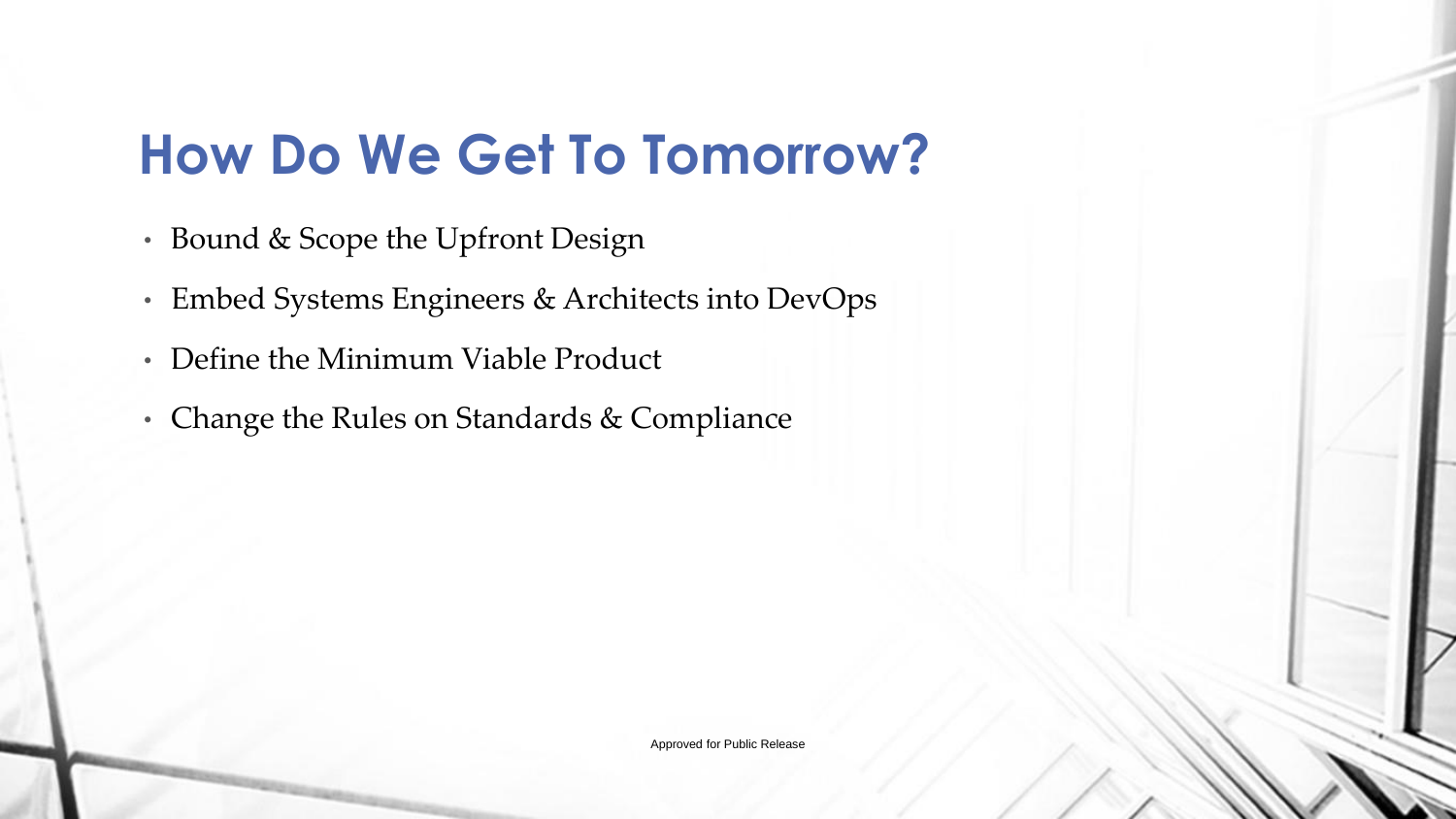#### **Recommendations**

- Bound & Scope the Upfront Design
	- Organize the SE Technical Baseline to support DevOps by focusing on:
		- Unique features that can be developed and encapsulated into a product
		- Products that can be bundled and delivered to support a mission thread (or use case)
		- Mission threads that combine to build the system
	- Tailor the upfront design to "cap" at the entry point into DevOps
- Embed Systems Engineers & Architects into DevOps
	- Because we have capped the upfront design at the DevOps entry point:
		- Systems Engineers need to be embedded into the DevOps teams to decompose the higher level design into the DevOps process and to set a plan with achievable discrete objectives and measurable progress metrics
		- Systems Architects integrated across all the DevOps work providing governance, direction, and ensuring that the features/capabilities being developed align with the higher level products, mission threads, and system

Approved for Public Release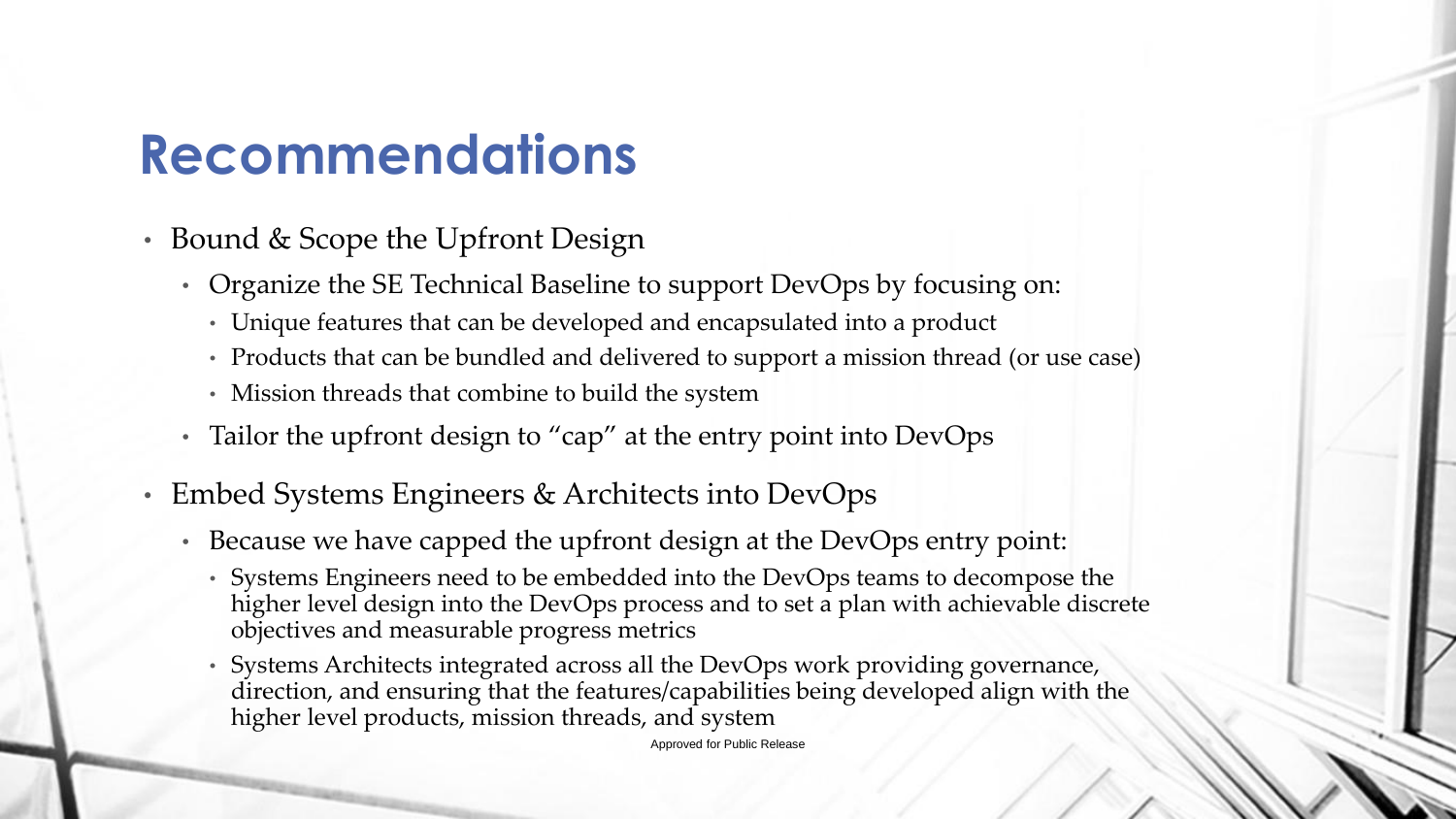#### **Recommendations**

- Define the Minimum Viable Product
	- In order to achieve the tactical/nimble delivery of products and services with shorter cycle times Systems Engineering must be able to define the smallest set of features and capabilities that when brought together constitute a deliverable product consisting of the minimum capabilities necessary to perform the core mission of the system.
	- All subsequent deliveries augment, enhance, build upon, and sustain the initial Minimum Viable Product
- Change the Rules on Standards & Compliance
	- DevOps core fundamentals do not align well standards and compliance directives like MIL-STD-1521B and MIL-STD-973
		- Tailor program standards and compliance baseline to better fit scoped upfront design and DevOps work products
		- Make the DevOps processes, automation, and delivered products the standards and compliance evidence  $\rightarrow$  "We are compliant because we delivered the system and it  ${\rm works}''$  Approved for Public Release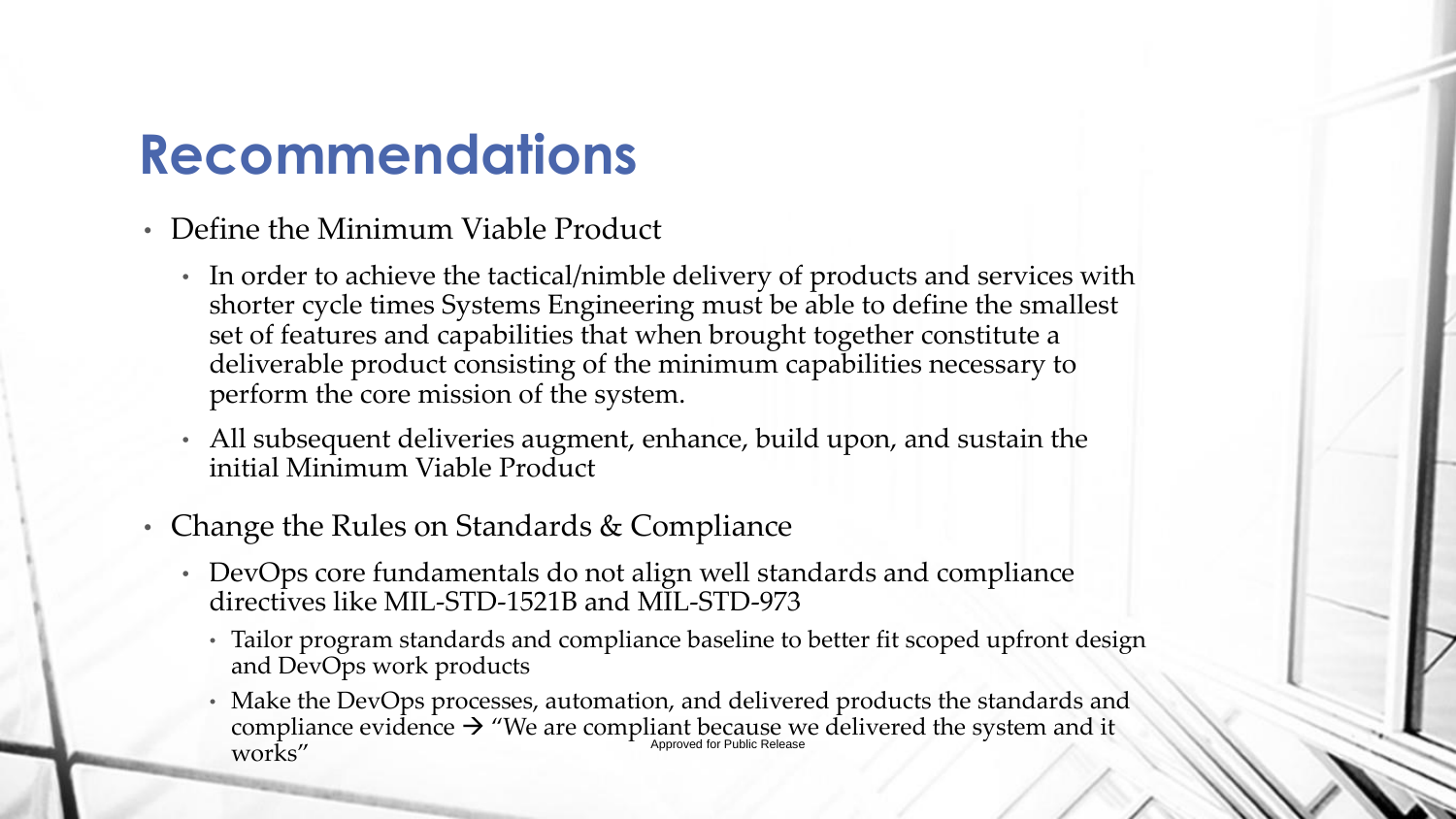### **Recommendation Realized**